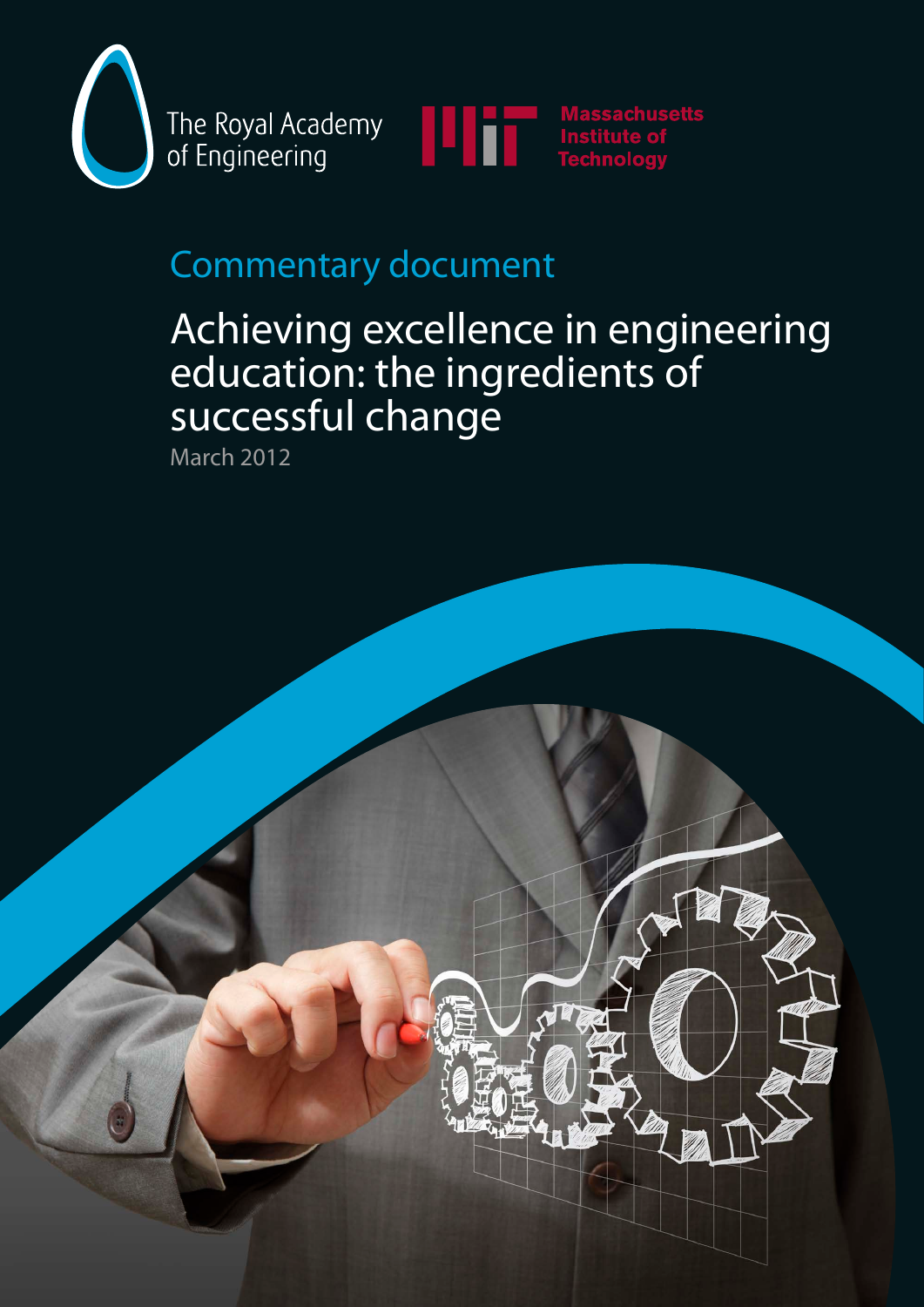# **Background**

A series of reports from The Royal Academy of Engineering (The Royal Academy of Engineering, 2006, 2007, 2010)' has demonstrated that change in undergraduate engineering education is urgently needed to ensure graduates remain equipped for the new and complex challenges of the 21st century.

However, the necessary transformation in the structure and delivery of undergraduate provision has yet to take place across the Higher Education sector. There is a growing appreciation that the slow pace of change reflects the difficulties of catalysing and sustaining educational reform within engineering departments and schools. The case for reform is recognised; the challenge is to make it happen. The pressing issue for engineering education is not *whether* but *how* to change.

The report turns the spotlight on this issue. It examines how positive change can be achieved across the engineering curriculum, looking specifically at how reform can be initiated, implemented and sustained within engineering departments and schools.

The report draws on the experiences of those involved in major programmes of engineering education reform across the world with the aim of distilling the common features of success and failure. A two stage study was conducted between January and October 2011. Firstly, interviews were conducted with 70 international experts from 15 countries, each with first-hand experience of curriculum change in engineering. The interviews provided insight into a wide range of examples of curricular reform from across the world, offering a highlevel view of the features associated with successful and unsuccessful change. Secondly, six examples were selected from those identified through the expert interviews to investigate in detail how significant educational reform can be achieved. The six case studies are all highly-regarded, selected to provide a spectrum of drivers for reform, change strategies, levels of ambition, geographical locations and stages in the change process (see box right). A further 117 individuals were consulted for these case studies.

Department of Civil, Environmental & Geomatic Engineering, UCL, UK

School of Engineering, Hong Kong University of Science and Technology, Hong Kong

iFoundry, University of Illinois, US

Department of Chemical Engineering, University of Queensland, Australia

Faculty of Engineering and Computing, Coventry University, UK

Learning Factory, Penn State, US

Through its detailed focus on how fundamental change has been achieved, the report challenges some assumptions about the ingredients of success.

- $\bullet$  Widespread lasting change is rarely the product of incremental reform. Rarely, for example, did a successful redesign of one component of the curriculum provide the springboard for a course-by-course diffusion of proven good practice. As this suggests, knowing how faculty execute successful change within a single course or module provides only limited insight into how to undertake broader educational reform.
- Successful programmes of reform are rarely informed by evidence demonstrating the efficacy of a particular educational approach. Instead, successful changes typically involve the development and adoption of a new approach, developed in-house. Although it may be influenced by existing examples of good practice, it is deliberately designed to be distinct and developed to fit the priorities, resource constraints and student demographic of the host institution.

<sup>1</sup> Spinks N., Silburn, N., Birchall, D., (2006), *Educating engineers for the 21st Century: the industry view*, Henley / The Royal Academy of Engineering, London

The Royal Academy of Engineering. (2007). *Educating Engineers for the 21st Century*. Royal Academy of Engineering, London. The Royal Academy of Engineering (2010). *Engineering Graduates for Industry*. Royal Academy of Engineering, London.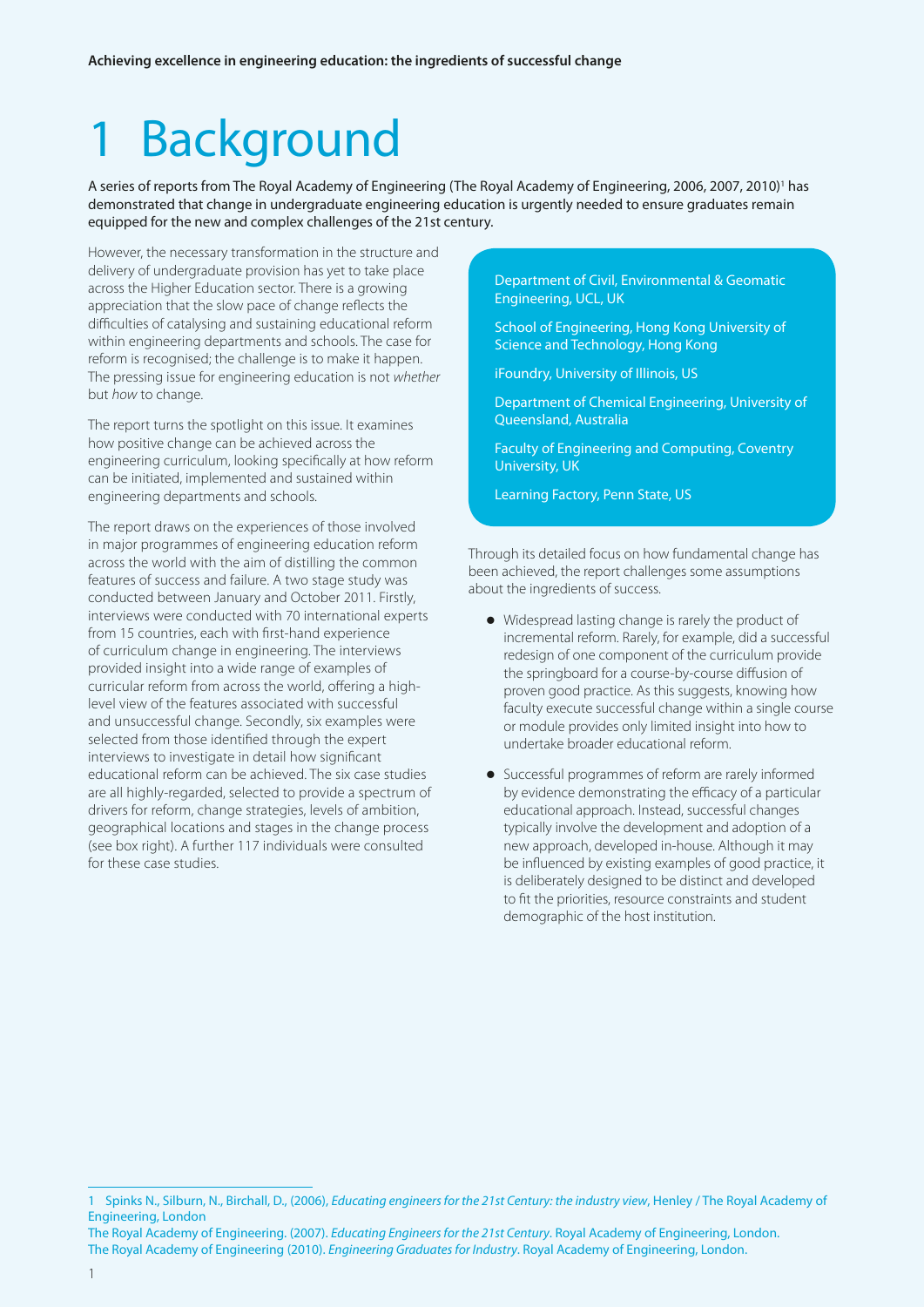# 2 The features of successful change

The study identifies a set of common features of successful change that are largely independent of geography or institution type. The features relate to the questions of *why*, *what*, *who* and *how* of educational reform.

### **2.1 Why? The context for successful change**

In most cases of successful change, there is a clear sense of shared purpose among both senior management and faculty, grounded in a widespread acknowledgement that educational reform is unavoidable. This imperative for change is typically triggered by one of the following scenarios:

- A significant threat to the continued operation of the undergraduate programme, typically related to major problems in recruitment, retention and employability. The problems are sufficiently serious to be recognised by a wide cross-section of faculty; in some cases, university management also demand fundamental reform to ensure the long-term survival of the programme and/or department. Changes triggered under these circumstances appear to be the most likely to produce successful outcomes. The vast majority (around 70–80%) of the examples of change described by the participants in the study fall into this category.
- Externally-imposed reforms, such as mandatory changes in national accreditation criteria or a university re-structuring. In responding to these changes, senior management within the department/school decide to take the opportunity to implement more fundamental educational reform. Around 10% of the examples of change included in the study fall into this group.
- $\bullet$  An established culture of innovation within the department/school. In these cases, a high proportion of faculty already hold a sense of collective responsibility and vision for the undergraduate programmes. Such circumstances appear to be among the few where existing innovation and an engagement with engineering education research are important influences on the change process. Relatively few (5–10%) examples of change described by study participants fall into this category.

There appears to be one set of circumstances, almost exclusively US-based, where successful systemic change is not associated with widespread engagement by faculty. This is where the change process has benefitted from significant external funding. Such awards often bring external prestige, financial independence and the ability to 'buy out' faculty time. These factors all help to minimise faculty resistance to change.

Other common contexts are shared by successful change programmes. They are much more likely to involve faculty with industry experience or newly-hired faculty, often replacing those retiring. In addition, the leaders of successful curriculum-wide change have often experienced failure in previous attempts to make isolated changes at the course level, from which they concluded that "*change needed to be radical and widespread for it to stick*".

### **2.2 What? The strategies of successful change**

Successful programmes of change share two common features in their approach.

*Successful change is interconnected and wide-ranging*. Change is informed by a root-and-branch review of the undergraduate programme and is embedded in a coherent and interconnected curriculum structure. The study identified numerous examples of ambitious reform that had ultimately failed because it was restricted to one or two courses and relied on a small group of enthusiastic faculty. Almost without exception, successful and sustainable change starts with a fundamental assessment of curriculum-wide goals and involves a re-alignment of the entire curriculum in which a cross-section of faculty is involved. This successful approach to educational design appears to be independent of the scale of change undertaken. Indeed even in reform programmes described as 'curriculum-wide', changes typically only involve the development of a relatively small number of new courses – usually representing less than 20% of the curriculum. What distinguishes them, however, is the extent to which the changes are interconnected within a re-designed, coherent curriculum structure with multiple horizontal and vertical dependencies.

*Successful change is ambitious and aims high*. Successful change programmes seek to create a premier 'brand', a unique educational approach that aspires to set the benchmark for engineering education at national and international level. Aspiring to be world-leaders energises faculty and sustains their engagement with the demanding process of educational reform – "*if we were going to have to do something, it may as well be good*".

Project-based learning is often integral to these two strategic approaches. In the majority of cases, coherent and ambitious programmes of reform involves project-based education within authentic professional engineering contexts. This pattern is evident regardless of country or institution type.

### **2.3 Who? The drivers of successful change**

Successful programmes of change appear to rely on engagement at three critical levels.

*Heads of Department* are primary players. Almost without exception, successful changes are energetically supported by the Head of Department, who invariably is also the leader or co-leader of the reform. These dynamic leaders are typically internal appointments, selected from the wider staff group and highly regarded as both researchers and teachers. Because they are trusted and respected, faculty are confident that the demanding process of reform will pay dividends. They also believe that time they have invested in improving undergraduate education and the quality of the student experience will be appropriately rewarded: their Head of Department will "*fight our case*" through the promotions process.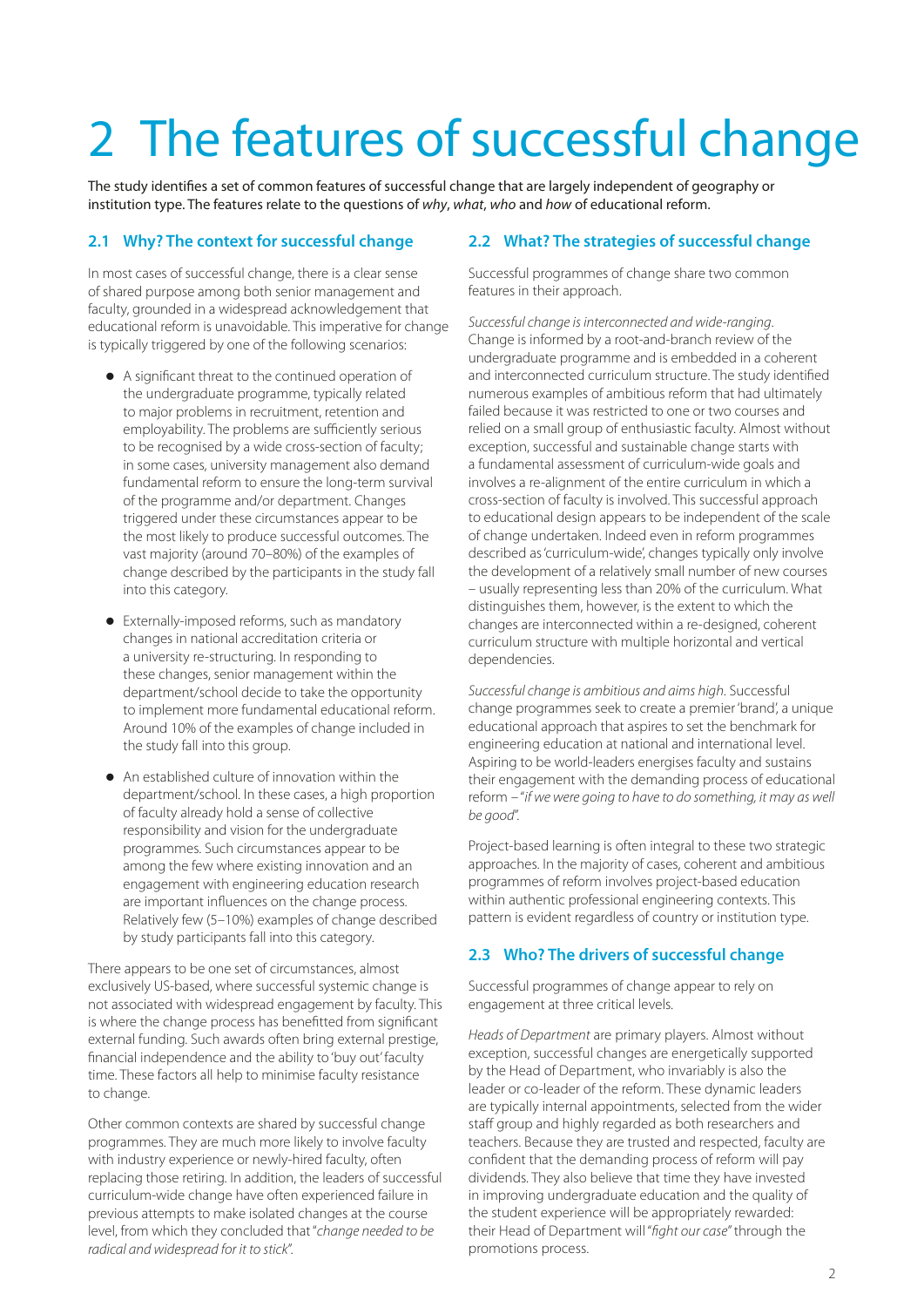*The department* is the engine of change. The successful changes described by study participants consistently involved a department-wide approach to the reform process. This is true regardless of the scale of the changes made, from a school-wide effort to a small cluster of courses. Among the school-wide reforms, long-term successful curricular changes are confined to individual departments, with very limited diffusion of good practice outside their boundaries.

*Faculty engagement* is critical to making change happen. Those interviewed for the study described how three faculty groups tend to emerge, each of roughly equal size. One broadly supports the change, the second is focussed on other activities and "*do not care either way*" and the third is highly resistant to change. In driving forward successful change, most successful reform leaders appear to put their "*…energies into supporting the third that support change and into converting the third that don't care*". In many instances, little or no pressure is exerted on the group of resistant faculty, on the basis that they are unlikely ever to be supportive of curriculum reform and attempts to force them to change their teaching practice are likely to be counterproductive. Indeed, most successful changes leave one 'ring-fenced' area of the curriculum where content and delivery remains largely unchanged, in which this group can operate.

It should be noted that the majority of successful programmes of curriculum change also enjoy vocal and committed support from university senior management. As a result of this support university regulations are sometimes waived or moulded to accommodate some of the more unconventional aspects of the reforms.

# **2.4 How? The mechanisms for sustaining change**

The study highlights significant challenges associated with sustaining change, with the majority of reforms reverting to the *status quo ante* in the years following implementation. Indeed, even among those changes that are successfully sustained, many encounter major problems around 5–10 years after the graduation of their first cohort of students. Most experience a gradual course-by-course 'drift' back to a more traditional curriculum. In some instances, this is linked to an influx of newly-appointed faculty who had not experienced the threats that precipitated the reforms. More generally, it appears to stem from a growing sense among faculty that the new curriculum has "*become stale*" and is "*no longer cuttingedge*". No longer ahead of the curve, it is not seen as worthy of the additional effort that had been previously invested in it.

Wider changes – for example, university restructuring, a new Department Head or changes to university senior management – are often the critical test of the sustainability of an educational reform. The programmes most resilient in these conditions are typically those that exhibit at least two of the following features:

- A coherent, interconnected curriculum where a wide pool of faculty deliver the reformed courses, often through team-teaching.
- An improvement in both student intake quality and student motivation following the reform, acknowledged even by faculty who did not support curriculum change.
- A well-disseminated, long term impact evaluation of the change.
- An on-going process of reinvention, keeping the curriculum 'ahead of the game'.

These features appear to sustain successful change by reminding faculty of its value, both to themselves personally and the department/school as a whole.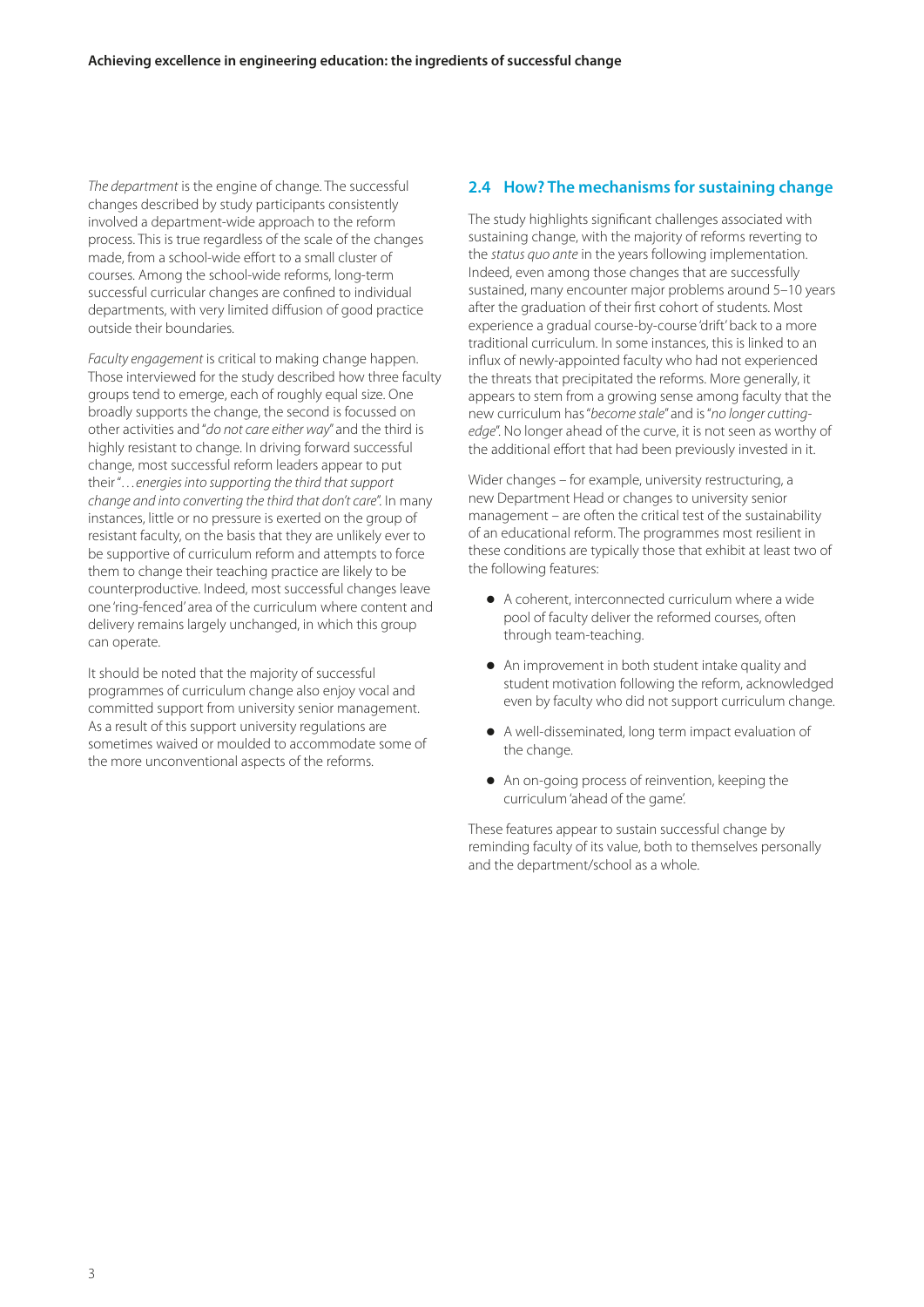# 3 Conclusions & recommendations

The case for fundamental change to engineering education is widely accepted – and the last decade has seen a major investment of time and energy in engineering curriculum reform across the world. This study involved many of those with first-hand experience of these reforms, supported by in-depth case studies of six highly-regarded programmes of educational change.

Its findings point to the difficulties experienced by the 'lone champions' who are currently driving reform in engineering schools and departments, where changes often prove limited and short-term. The evidence points instead to the importance of departmental leadership and widespread faculty engagement in a process of reform which is informed, coherent and ambitious.

The calls for change in engineering education are growing. These will only become more urgent as engineering graduates are called to operate in an increasingly globalised and complex environment. At the same time, educational change in engineering is becoming more challenging in many regions of the world. Many of the study participants pointed to a recent retrenchment in the momentum for change, triggered by national government cuts and an increasing emphasis on international research rankings. In such an environment, long-term strategic educational change is likely to be increasingly difficult to achieve.

The study suggests some ways forward. For engineering schools and departments, it provides a set of guidelines for curriculum reform. These are outlined in the 1-page summary overleaf. For the engineering education community, it offers some suggestions for ensuring that curricular reforms stand the best chance of achieving positive and sustainable change. The two key recommendations are:

- $\bullet$  To focus greater effort on evaluating the impact of engineering curriculum change. The development of tools to measure the impact of educational change on programme performance metrics (such as student recruitment, retention and employability) is likely to help sustain positive reforms. In addition, the dissemination of such evidence, particularly if collected at high-ranking research-led institutions, is likely to help motivate change elsewhere.
- $\bullet$  To allocate funding for educational change to whole departments with the explicit involvement of the Department Head, rather than to individuals or groups.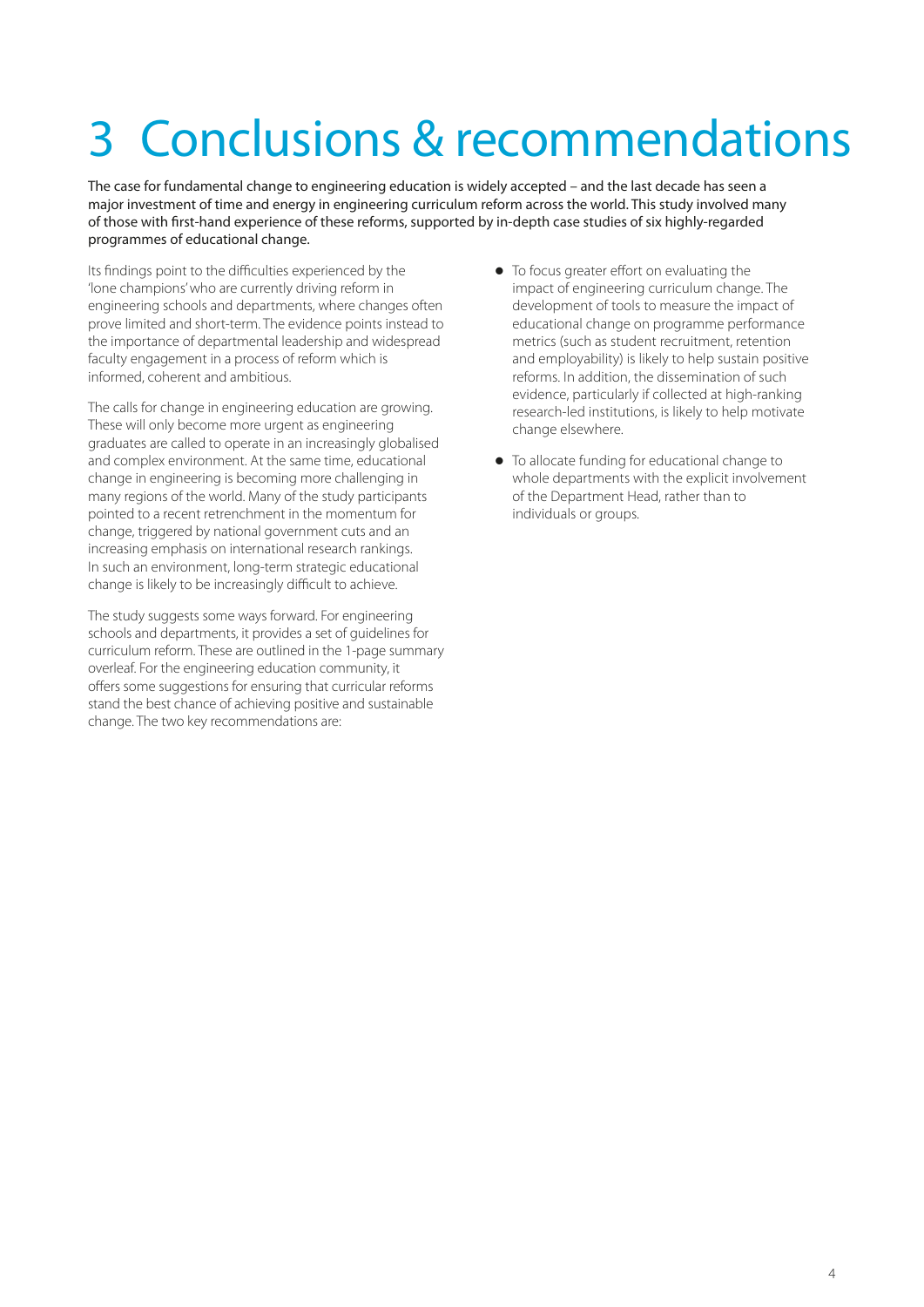#### **PREPARATION**

**Collect evidence:** gather quantitative evidence of the performance of your programme, as compared to competitor institutions, with a focus on any key areas of concern to your current or future market position.

**Engage the Head of Department:** devote as much energy as possible to ensuring that the Department Head is actively supporting, and preferably leading, the change. If their support is limited, be aware that your chances of long-term success will be severely diminished.

**Consult senior university management:** open informal discussions with university management about plans for change. Identify potential conflicts and gauge levels of support.

#### **PLANNING**

**Communicate need for reform to department-wide faculty:** focus on the critical need for change, supported by the evidence gathered, and the potential impact of reform on faculty day-to-day activities. Avoid specifying details of what the change should look like. Underline university support for change, if this is in place.

**Faculty-wide curriculum design:** engage most, if not all, faculty in a department-wide educational design process. Encourage them to think outside their discipline, identify the fundamental educational priorities and design a coherent curriculum where all new elements are carefully interlinked with existing courses. The new educational approach should be distinct and something that will put your institution 'on the map'. At least one portion of the curriculum should remain unchanged.

**Consult external perspectives:** ensure that some external voices are heard. Possibilities include an Industrial Advisory Board with real 'teeth', sending faculty to visit peer institutions that have implemented positive changes and/or appointing an educational/industrial advisor. Such activities are particularly important where there has been little recent faculty turn-over and/or few faculty have industry experience.

**Appoint a management team and release their time:** carefully select a management team of 2–3 individuals who are well-respected and understand the detailed operation of the undergraduate programmes. Formally release a portion of their time to devote to detailed planning and implementation.

**Establish impact evaluation:** select a method by which you can collect impact data throughout and beyond the change process and collect 'base-line' data relating to the period prior to reform.

#### **IMPLEMENTATION**

**Select implementers of reform:** those implementing the first pilot phases of reform should not necessarily be the 'usual suspects' of existing innovators in the department. Do not attempt to force highly reluctant faculty to deliver any of the new courses at any point in the process.

**Loosen direct link between faculty and individual courses:** where possible, establish team teaching for all new courses, with regular rotation of faculty. Provide a dedicated forum for teams to meet.

**Maintain momentum:** ensure regular dialogue between faculty and change leaders. Ensure that the change is publicly noted as a priority by senior departmental and university management. Disseminate early successes internally and externally.

#### **SUSTAINING THE CHANGE**

**Closely monitor impact data:** continue to collect and monitor impact data for a sustained period. Continue to flag results, positive and negative, internally. Disseminate successes externally.

**Make new faculty aware of the reform:** ensure that all new faculty are fully aware of why the reforms were undertaken and the impact of the changes made. Assign new faculty to experienced teaching teams.

**Establish an on-going focus on education:** ensure that the new curriculum is not stagnant. Engage in continuous development that keeps the curriculum at the cutting edge. Establish activities that are likely to engage a range of faculty. These will vary by context, but might include an engineering education research group, membership of international communities and/or faculty development workshops.

**Be aware of potential issues:** during university re-structuring and/or changes to senior management place particular emphasis on above three tasks and communicate the drivers for and impact of the reforms to all faculty.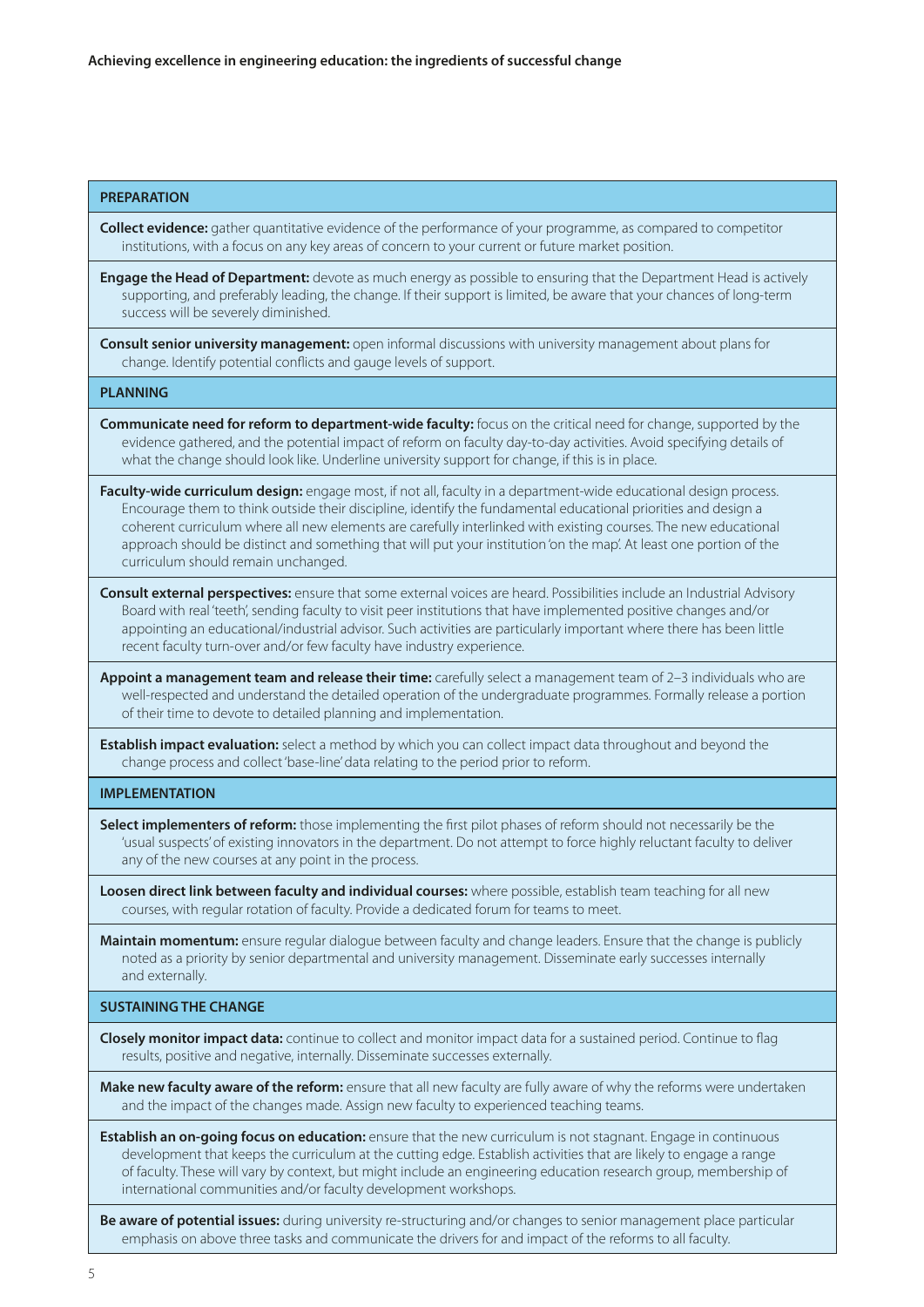# Acknowledgements

This report was undertaken with financial support from the Royal Academy of Engineering and the Gordon-MIT Engineering Leadership Program at MIT. The study was guided and supported by a steering group of Fellows from the Royal Academy of Engineering.

I am particularly grateful to the engineering faculty, university managers, industry partners, education professionals and engineering students from across the world who contributed so generously to the study by giving their time and sharing their experiences, knowledge and expertise.

#### **Dr Ruth Graham**

### **Further information**

The full report, *Achieving excellence in engineering education: the ingredients of successful change*, is available from [www.raeng.org.uk/change.](http://www.raeng.org.uk/change)